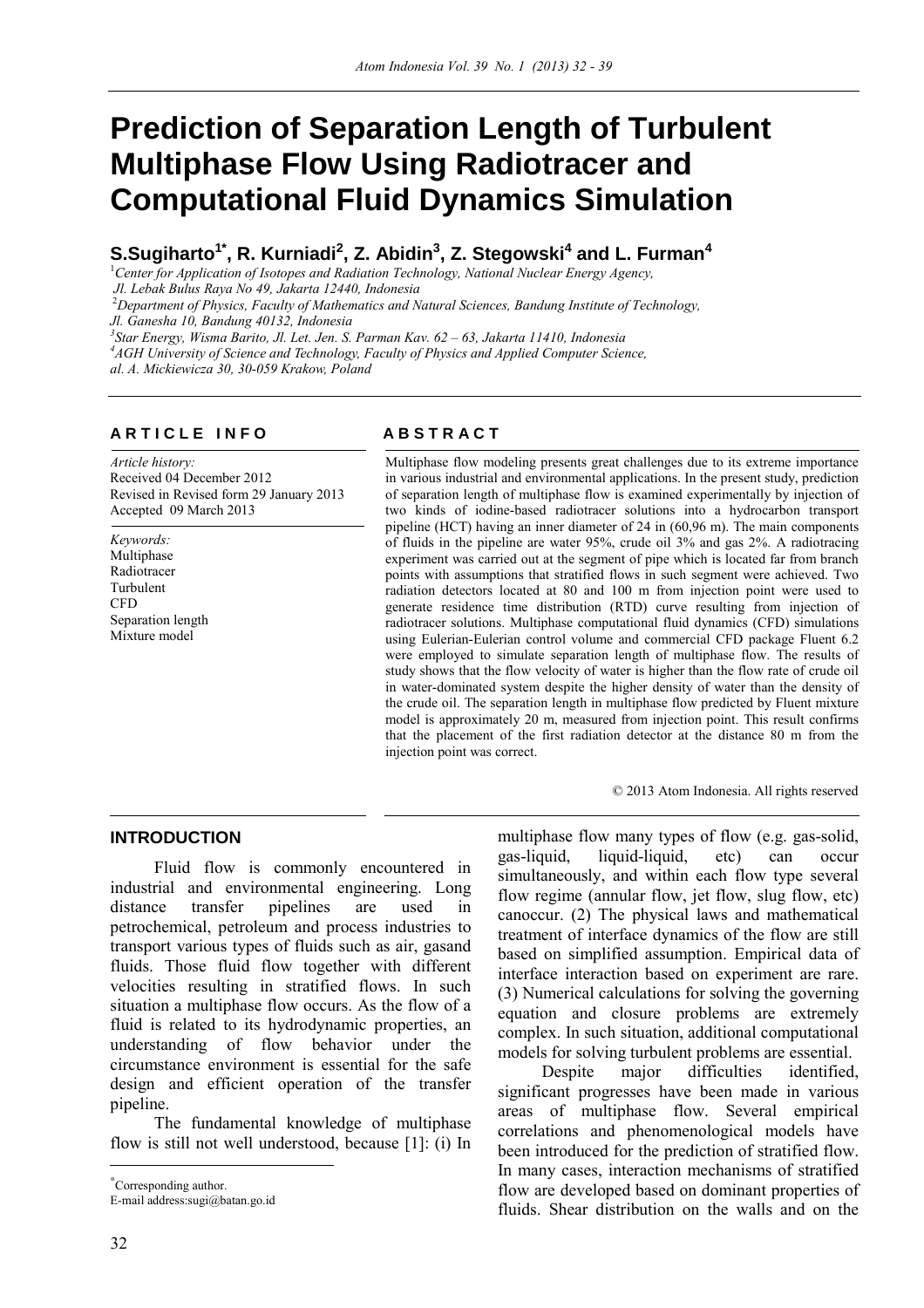interfaces of flows are simplified by considering multiphase flows as single phase flows which are separated each other [2,3].

This paper is driven by the unexpected findings of visual inspection in the field. Plant engineers of a petroleum exploration company located in Riau province found that crude oil always arrived later in gathering tank than water. In other words, the speed of crude oil is always slower than speed of water in the pipeline. The exploration activities has been performed for more than fifty years, and presently to keep the pressure high enough in the oil well, a scheme called enhanced oil recovery (EOR) has been implemented by the company to lift upthe crude oil from reservoir. Water pumped down will sometimes mix with the crude oil; therefore, measured fluids in the hydrocarbon transport (HCT) pipeline from current exploration consists of approximated water 95%, crude oil 3% and gas 2%. Other substances may existin this multiphase system but their amounts are negligible [4].

This paper partly focuses on describing the measurement of residence time distribution of multiphase fluid flow in HCT pipelines using radiotracer technique. Tracers has long been used for parameters characterization of flow system [5,6]. Inprinciple, a tracer experiment is based on impulseresponse method where a tracer is injected at the inlet of a system, and the concentration-time curve *C(t)* is recorded at the outlet [7]. Among various available tracers,  $\gamma$ –emitting radioisotopes offer several advantages over conventional ones such as a high detection sensitivity, in-situ detection, availability of radioisotopes which are compatible with the traced materials in the system, and stability under hostile industrial environments. Nowadays, necessary tools for system measurement and system analysis by radiotracer techniques are available [8-10].

It has been observed that the outcome of the tracer experiment is a response curve that does not give insight into the flow field. However, additional fundamental informations about flow process can be obtained through numerical simulation tools such as computational fluid dynamics (CFD). An increasing number of studies on flows in reactors using CFD have been published in the last decade [11-13]. The detailed information provided on flow field is required, for instance, to resolve chemical phenomena. CFD softwares uses physical laws for describing the flow mechanics in a system. Turbulent models have to be supplemented to the software when the flow in investigated system is turbulent. Among the models used for modeling turbulence, the standard  $k - \varepsilon$  model is the most

established, mainly due to its robustness and for its good convergence even for complex turbulent flows. The application of CFD RANS (Reynoldsaveraged Navier-Stokes) equation based model to turbulent flow with mass transfer requires definition of empirical constants and functions in the turbulent transport equations.

Flow velocities of each fluid phase in HCT pipeline using radiotracer method has been studied previously [14]. Residence time distribution (RTD) simulation based on tanks-in-series model was implemented for calculating the model parameter to quantify the mixing level of each fluid flow in the system. In this work, the RTD data obtained from the aforementioned previous study is further elaborated using CFD simulation in order to obtain information on separation length of multiphase flows. To our understanding, this approach is novel to this work. One likely benefit of this study is a deeper insight into the profile of flow structure of each fluid in multiphase flow.

The objective of the current study is twofold: (1) To determine, by the radiotracer technique, why the crude-oil speed is slower than the speed of water in the HCT pipeline, and (2) to develop anumericalsimulation-based method, using CFD approach, to predict separation length in a turbulent multiphase flow system. For radiotracer practitioners, including experts, this issue is very important in order to provide evidence that the performance of radiotracing is in accordance withthe existing guidelines on the practical applications of radiotracer. As mentioned elsewhere [11,15] and in the procedure adopted here, the distance from the injection point to the first radiation detector has to beat least 50 times theinner diameter of the pipe. The argument is that at that point the fluid flow in the pipeline has fully developed which is a prerequisite for the analysis of RTD curves obtained from the injection of the radiotracers. Consequemtly, the second objective of this study is to verify this fulfillment of this requirement by using CFD simulation.

### **THEORY**

#### **Governing equations**

The governing equations for describing multiphase flow are the continuity equation and the momentum equation. The momentum equation, also known as the Navier-Stokes equation, was originally derived from the Newton's second law of motion applied to fluid in laminar condition. It is not easy to solve the Navier-Stokes equation because of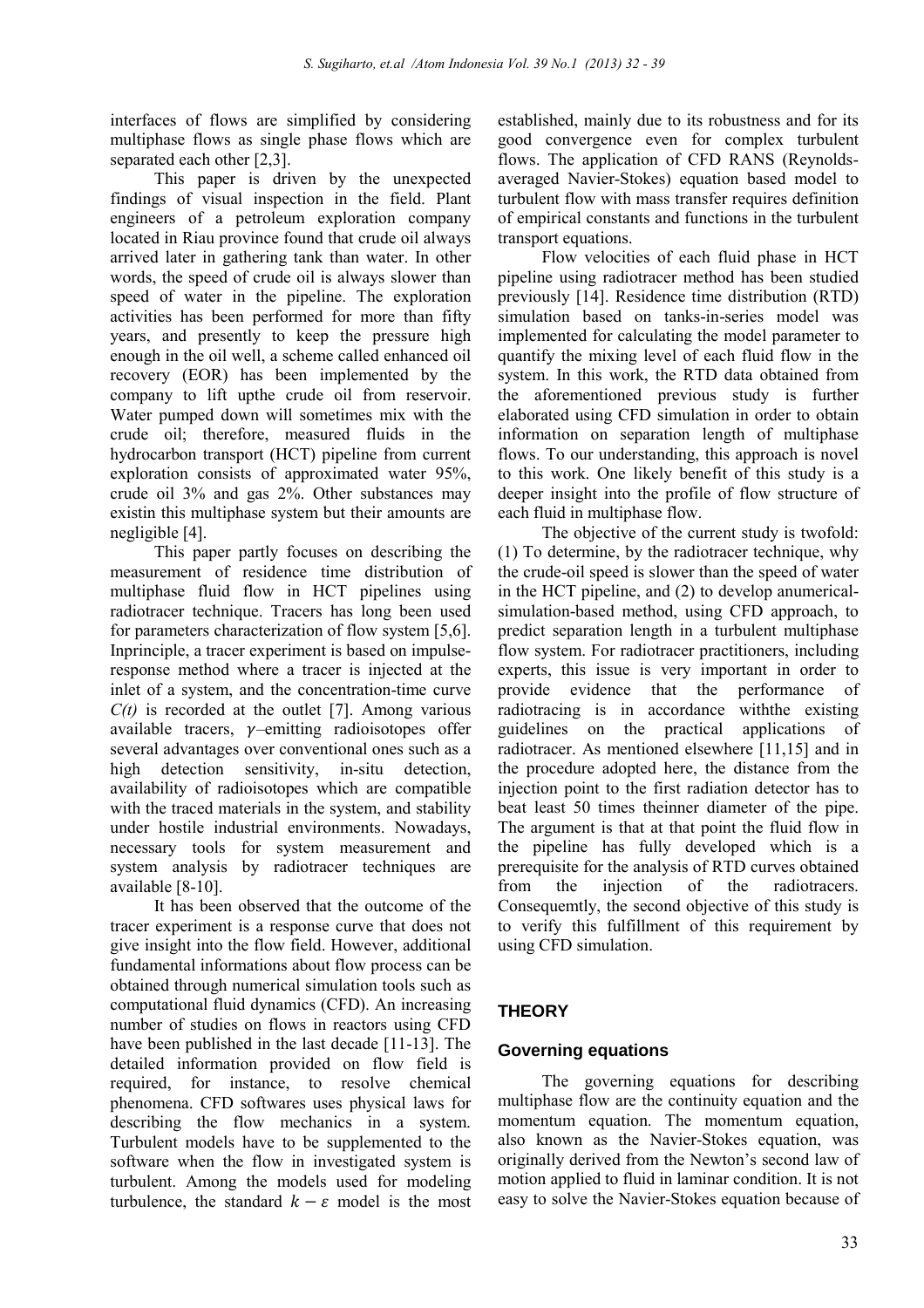thenon-linearity properties of convective term and the presence of the pressure gradient term as a consequence of motion of fluid. Unlike the continuity equation, the pressure gradient term is not stand-alone. A constitutive equation derived from thermodynamics relation is needed to solve pressure gradient equation. In turbulent condition, the flow situations are getting more complex due to the instability of the flow which results in random motions. The Navier-Stokes equation therefore needs to be modified to accommodate turbulent effects. In the turbulent regime, fluctuations around the mean velocity and other variables may occur. These effects need to be incorporated into a CFD model in order for the model to be able to provide meaningful results. This is done through the use of turbulent models, most of which involve a process of time-averaging of conservation equations. Velocity in turbulent flow, for example, is assumed to be the sum of a mean value and a fluctuating component.

In this paper, multiphase flow in HCT pipeline is modeled using the Eulerian-Eulerianthree-fluid model (water, crude oil and gas). The governing equations are adopted from commercial Fluent 6.2 manual for mixture model [16,17]. In Eulerian mixture model gas and liquid phases are treated mathematically as interpenetrating continuum media. The derivation of conservation equations for mass and momentum are performed by ensemble averaging of the local instantaneous flow quantity of each of the phases. In the mixture model water, crude oil and gas are treated as incompressible and are allowed to move with different velocities leading to the use of the term "slip velocity".

The mass conservation equation for each phase is

$$
\frac{\partial}{\partial t}(\rho_i \alpha_i) + \nabla \cdot (\alpha_i \rho_i \vec{u}_i) = 0 \tag{1}
$$

where  $\rho_i$ ,  $\alpha_i$ , and  $\vec{u}_i$  represent the density, volume fraction and mean velocity, respectively, of phase  $i$ (W = water,  $CO$  = crude oil or  $G = gas$ ). Water, crude oil and gas are assumed to share space in proportion to their volume such that their volume fractions sum is equal to unity in the cells domain

$$
\alpha_W + \alpha_{CO} + \alpha_G = 1 \tag{2}
$$

The momentum conservation equation for the phase  $i$  after averaging is

$$
\frac{\partial}{\partial t}(\rho_i \alpha_i \vec{u}_i) + \nabla \cdot (\rho_i \alpha_i \vec{u}_i \vec{u}_i) =
$$
\n
$$
-\alpha_i \nabla p + \nabla \cdot \overline{\overline{\tau}}_{eff} + \rho_i \alpha_i \vec{g} + \sum_{p=1}^n \vec{F}_{ij} (\overrightarrow{U}_{ij} - \overrightarrow{U}_{ji})
$$
\n(3)

p is the pressure shared by the three phases and  $\vec{F}_{ij}$ represents the inter-phase momentum exchange terms. The Reynolds stress tensor  $\bar{\tau}_{eff}$  is related to the mean velocity gradients using a Boussinesq hypothesis as expressed the following equation

$$
\bar{\tau}_{eff} = \alpha_i \left( \mu_{lam,i} + \mu_{t,i} \right) \left( \nabla \vec{u}_i + \nabla \vec{u}_i^T \right)
$$

$$
- \frac{2}{3} \alpha_i \left[ \rho_i k_i + \left( \mu_{lam,i} + \mu_{t,i} \right) \nabla \cdot \vec{u}_i \right] \bar{\vec{l}} \tag{4}
$$

#### **Turbulence modeling**

The turbulence level of the multiphase flow in an HCT pipeline is characterized by intensity of interactions among the fluids flowing inside. The simple way to qualify the turbulence is based on Reynolds number calculation for each phasic flow. As mentioned previously, regardless of the turbulence level, the Navier-Stokes equation needs to be modified to accommodate turbulence effects. The equation known as the Reynolds-Averaged Navier-Stokes (RANS) equation is commonly used to describe fluid flow in turbulent condition. Unfortunately, Reynolds stresses introduce new unknowns to the RANS equation, leading to the number of equations being fewer than the number of unknowns. This is known as the closure problem. To close the problem, additional equations based on turbulent model are needed such that the number of equations and the number of unknown are the same. The turbulent  $k - \varepsilon$  model is one of the available turbulent two equation models that can be used to fulfill this requirement. This model is computationally robust and stable even for complex systems. The  $k - \varepsilon$  turbulent model is semiempirical and is based on vast observations of mostly high Reynolds number flow, therefore it is preferable to be usedin engineering calculations. Regarding its name, the turbulent  $k - \varepsilon$  model uses two transport equation, namely the kinetic energy turbulence, k, and the rate turbulent dissipation,  $\varepsilon$ , to compute the Reynolds stresses. The kinetic energy turbulence and the rate dissipation of turbulence are respectively formulated as

$$
\frac{\partial(\rho k)}{\partial t} + \frac{\partial}{\partial x_i} (\rho U_i k) = \frac{\partial}{\partial x_i} \left( \mu + \frac{\mu_t}{\sigma_k} \right) \frac{\partial k}{\partial x_i} + G_k - \rho \varepsilon \quad (5)
$$

$$
\frac{\partial(\rho \varepsilon)}{\partial t} + \frac{\partial}{\partial x_i} (\rho U_i \varepsilon) =
$$

$$
\frac{\partial}{\partial x_i} \left( \mu + \frac{\mu_t}{\sigma_\varepsilon} \right) \frac{\partial \varepsilon}{\partial x_i} + C_1 \frac{\varepsilon}{k} G_k - C_2 \rho \frac{\varepsilon^2}{k} \quad (6)
$$

 $\ddot{\phantom{1}}$ 

where

$$
G_k = -\rho \overline{U'_i U'_j} \frac{\partial u_j}{\partial x_i} \tag{7}
$$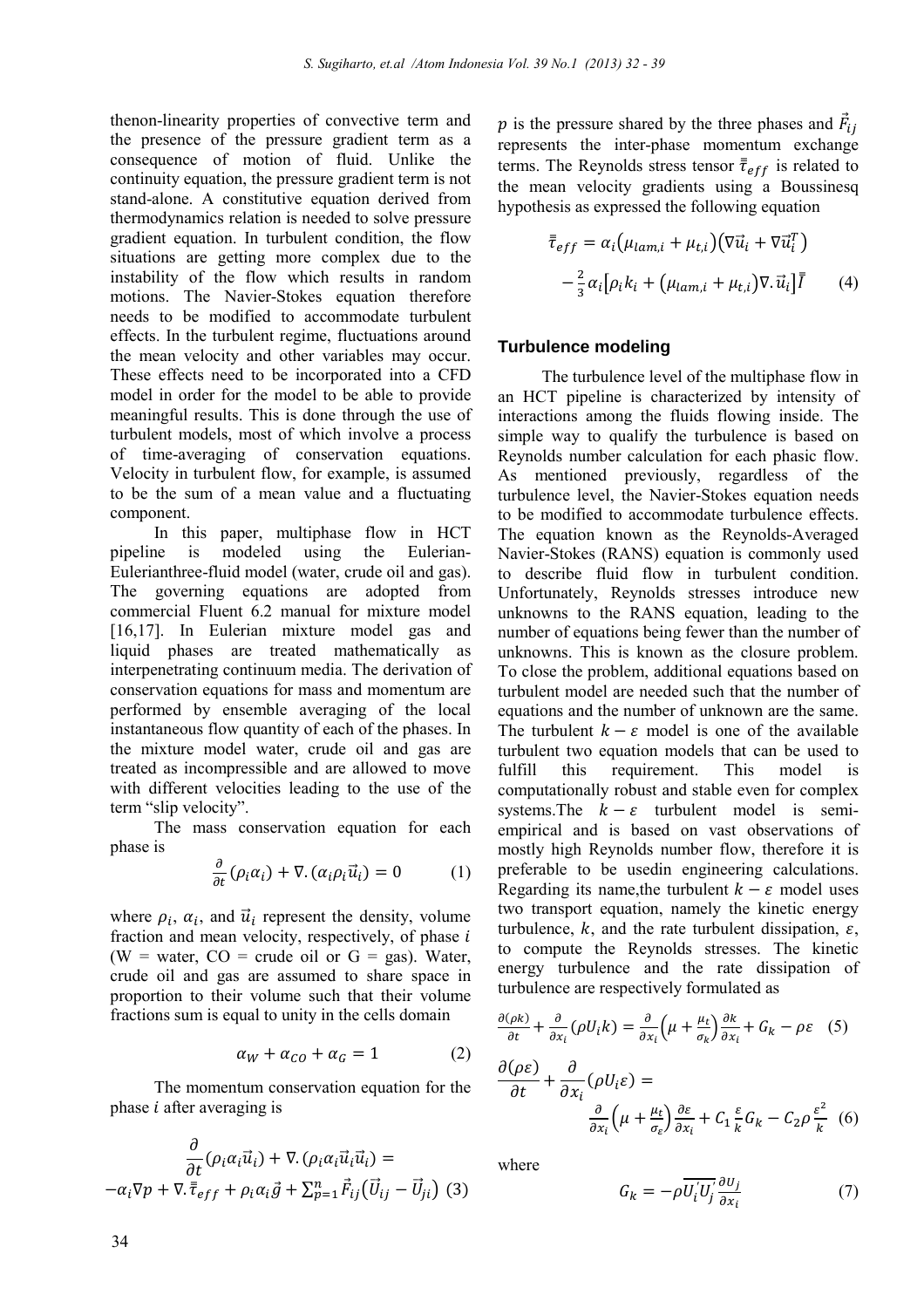#### **EXPERIMENTAL METHODS**

The experiment was carried out by injecting iodine-based radiotracer into hydrocarbon transport (HCT) pipeline containing multiphase fluids flow. The inner diameter of pipe is 24 in (0.6096 m). The system, consisting of water 95%; crudeoil 3%; and gas  $2\%$ , was operated attemperature of  $70^{\circ}$ C to ensure that fluids were able to flow in the pipeline. The radiotracer iodine-131 was produced in a nuclear reactor and its properties are summarized in Table 1.

Table1. Properties of <sup>131</sup>I radionuclide.

| Radionuclide     | Half life  | Gamma energy               | Chemical compound                       |              |
|------------------|------------|----------------------------|-----------------------------------------|--------------|
|                  |            |                            | Organic                                 | Aqueous      |
| 131 <sub>T</sub> | $8,04$ day | $0,36(80\%)$ ,<br>0,64(9%) | $^{131}$ IC <sub>6</sub> H <sub>5</sub> | $^{131}$ INa |

The selection of radiotracer was based on the compatibility of the radiotracer with the bulk fluids investigated and on the half life and gamma energy of the radiotracer.  $^{131}$ I in form of iodobenzene solution  $({}^{131}IC_6H_5)$  was prepared for flow velocity measurement of crude oil because this solution dissolves in the organic liquid, whereas radiotracer in form of sodium-iodide solution  $(131)$  was prepared for flow velocity measurement of water because this solution dilutes in aqueous substance. The area of experiment has been chosen at the pipe segment far from branching pointwith assumption that the fluids flow in that areahas stratified and fully developed. Two collimated scintillation detectors denoted by  $D_1$  and D<sub>2</sub> (Ludlum Measurement, USA) had been placed at the distance of 80 and 100 m from injection point, respectively. The experimental set-up is shown in Fig.1.



**Fig. 1.** Radiotracer experiment on multiphase flow in the HCT pipeline.

Prior to injection, the radiotracer of amount approximately  $1 \text{ cm}^3$  was collected into the container of an injector. The radiotracer was then injected successively using the injector which was

equipped with an expandable adjustable flexible tubing. High pressure nitrogen was required to push the radiotracers into the pipeline. With this technique, the injection was performed as safely and quickly as possible to producesuitable data of RTD measurement. The iodobenzene solution was injected to measure crude oil flowvelocity, whereas the sodium iodide solution was used to measure water flow velocity. Gas flow was not measured because of unavailability gas tracer.

#### **RESULTS AND DISCUSSION**

The residence time distribution (RTD) curves obtained from injection into a multiphase fluids flow are presented in Figs. 2 and 3 for water flow and crude oil flow respectively. The RTD curves generated by scintillation detector represent concentration of the radiotracer in the system with respect to time. A radiotracer solution injected into a fully developed pipe flow disperses because of (i) axial and radial molecular diffusion, (ii) convection, which transports the solute downstream and spreads it as a result of the non-uniform velocity distribution and (iii) gravitational effects, which are the result of density differences between the fluid and the injected solute [18].



Fig. 2. RTD data obtained from injection <sup>131</sup>INa radiotracer solution for measurement of water flow velocity.

#### **Flow velocity calculation**

The flow velocity calculation for each phase in a multiphase system depends on the shape of the RTD curves obtained from experiment. Theoretically, two methods can be adopted, namely peak-to-peak and mean residence time (MRT) modes. The peak-to-peak mode is a straightforward method to obtain the flow velocity by measuring the peak positions of the curve. This mode is applicable for situations where the shape of RTD curve is slim,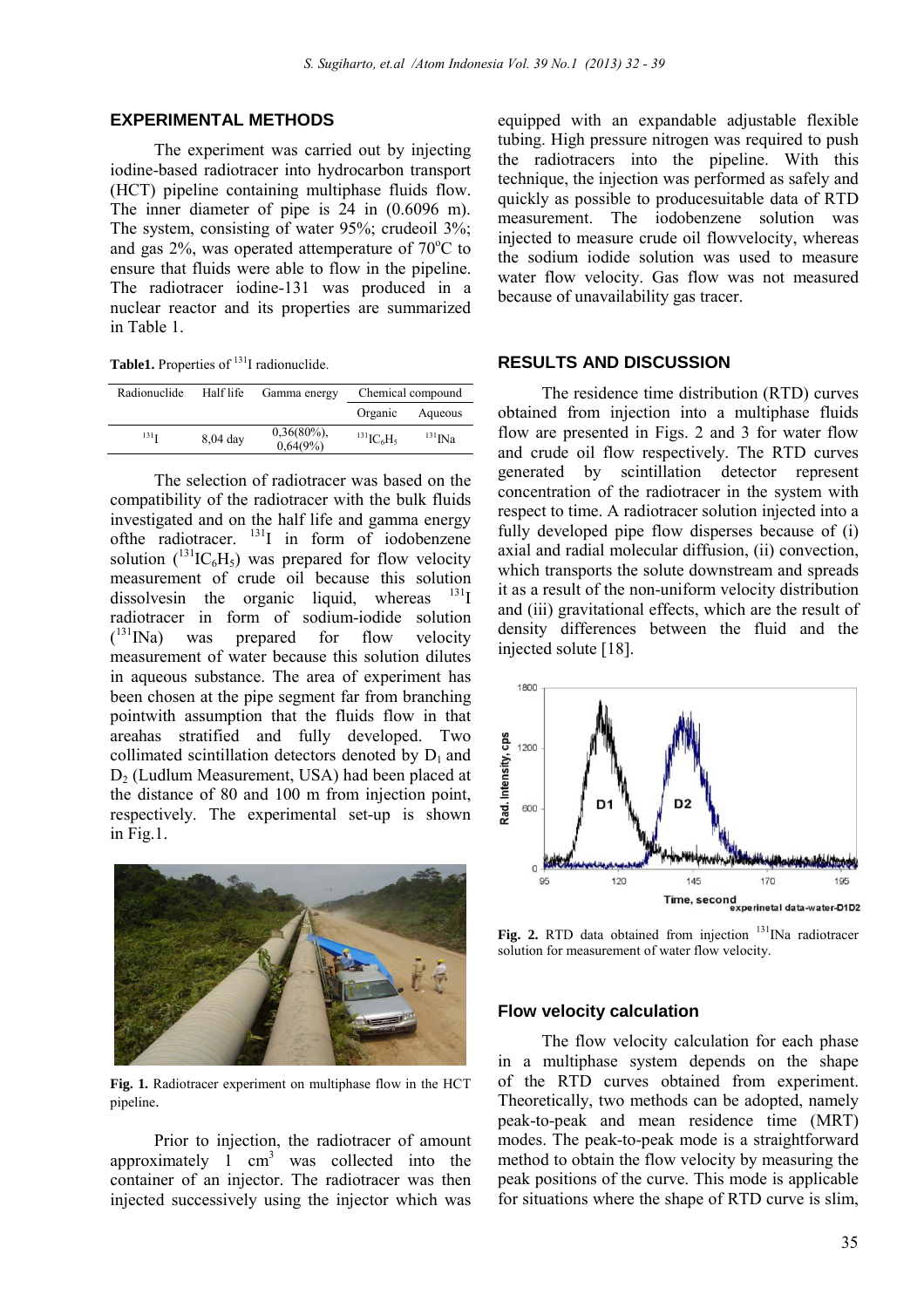symmetric, and containing one peak only. In real situations, however, the obtained RTD curves often do not show the ideal shape; therefore, the calculation of flow velocity is best performed using the MRT method as done in this paper.



**Fig. 3.** RTD data obtained from injection  $^{131}IC_6H_5$  radiotracer solution for measurement of crude oil flow velocity.

Flow velocity calculations for both water and crude oil are done using the MRT or first moment formula as follows [5,10,19]

$$
\overline{t}_i = \frac{\int_0^t t_i C_i(t) dt}{\int_0^t C_i(t) dt}
$$
\n(8)

where  $i=1$  for experimental RTD curve of  $D_1$  and  $i = 2$  for experimental RTD curve of D<sub>2</sub>.  $C_i(t)$  is tracer concentration at the time  $t$ . The denominator of Eq. (8) represents the area under an RTD curve which is proportional to the tracer concentration. The difference in the first moment of the two curves gives the transit time of fluid in the pipeline. Thus:

$$
\bar{t} = \bar{t}_2 - \bar{t}_1 \tag{9}
$$

As the system was operated normally during the course of experiment time, it was assumed that the system was time-invariant which means that the quantities of flow parameters including the volumetric flow were constant. As the distance of the two detectors is definitely known and the inner diameter of the pipe was fixed, the flow velocities of water and crude oil can be calculated precisely. The results are summarized in Table 2.

**Table 2.** Transit time calculation for flow velocities of water and crude oil respectively.\*) The detector position is measured from injection point.

| Liquids      | Mean Residence<br>Time(s) |         | Detector<br>position* |     | Transit | Flowvel<br>ocity |
|--------------|---------------------------|---------|-----------------------|-----|---------|------------------|
|              | D1                        | D2      | D1                    | D2  | time(s) | (m/s)            |
| Water        | 119.195                   | 146.187 | 80                    | 100 | 26.992  | 0.74096          |
| Crude<br>Oil | 148.913                   | 178,053 | 80                    | 100 | 29.140  | 0.68651          |

The results of calculations show that the water flow velocity is higher than crude oil flow velocity, even though the density of the water is higher than the density of crude oil. This important result is probably best explained by the fact that the system under investigation is water-dominated. The water content in the pipeline, which is 95%, is much bigger than crude oil and gas contents which are 3% and 2% respecively. In a water dominated system, the water can serve as carrier due to its higher momentum generated from pumping force. Additionally, in this closed system, the crude oil movement is slowed by frictions both with gas at top layer and with water at the water-crude oil interface.

The turbulence level of the liquid is predicted by using the Reynolds Number formula, Re, through the following relation [20]

$$
Re = \frac{ud}{v} \tag{10}
$$

where $Re$  is the Reynolds Number, which is dimensionless.As previously mentioned, the system under investigation is water-dominated; therefore, to apply Eq. (10), it is assumed the pipe isfilled with water. The physical properties of waterat the temperature of  $70^{\circ}$ C are obtained from the literature [20], as follows: density  $\rho = 978 \text{ kg/m}^3$ , kinematic viscosity  $\nu = 4.11 \times 10^{-7} m^2/s$ , and average velocity of flow u (calculated from MRT) =  $0.74096m/s$  and inner diameter of the pipe  $d = 0.6096$  *m*. The rough estimation of Reynolds number calculatedby Eq. (10) resulting  $Re = 987406$  which indicates that the water flow in pipeline is turbulent.

#### **Prediction of separation length**

The separation length was predicted using Fluent mixture procedure of CFD simulation. Here the term "separation length" refers to the length from which the mixed fluids at injection point is decomposed into its stratified phasic flows.Here we assumed that the stratifiedflows were due to following affecting factors: (1) gravitational force acting on whole fluids, (2) slip velocity due to differing velocities of phasic flow, (3) differences inviscosities and (4) differences in volume fraction of each fluid.

#### **Method of solution**

The CFD simulation is used to obtain the numerical values of the flow variable,  $\phi$ , as a function of space and time at the grid points of the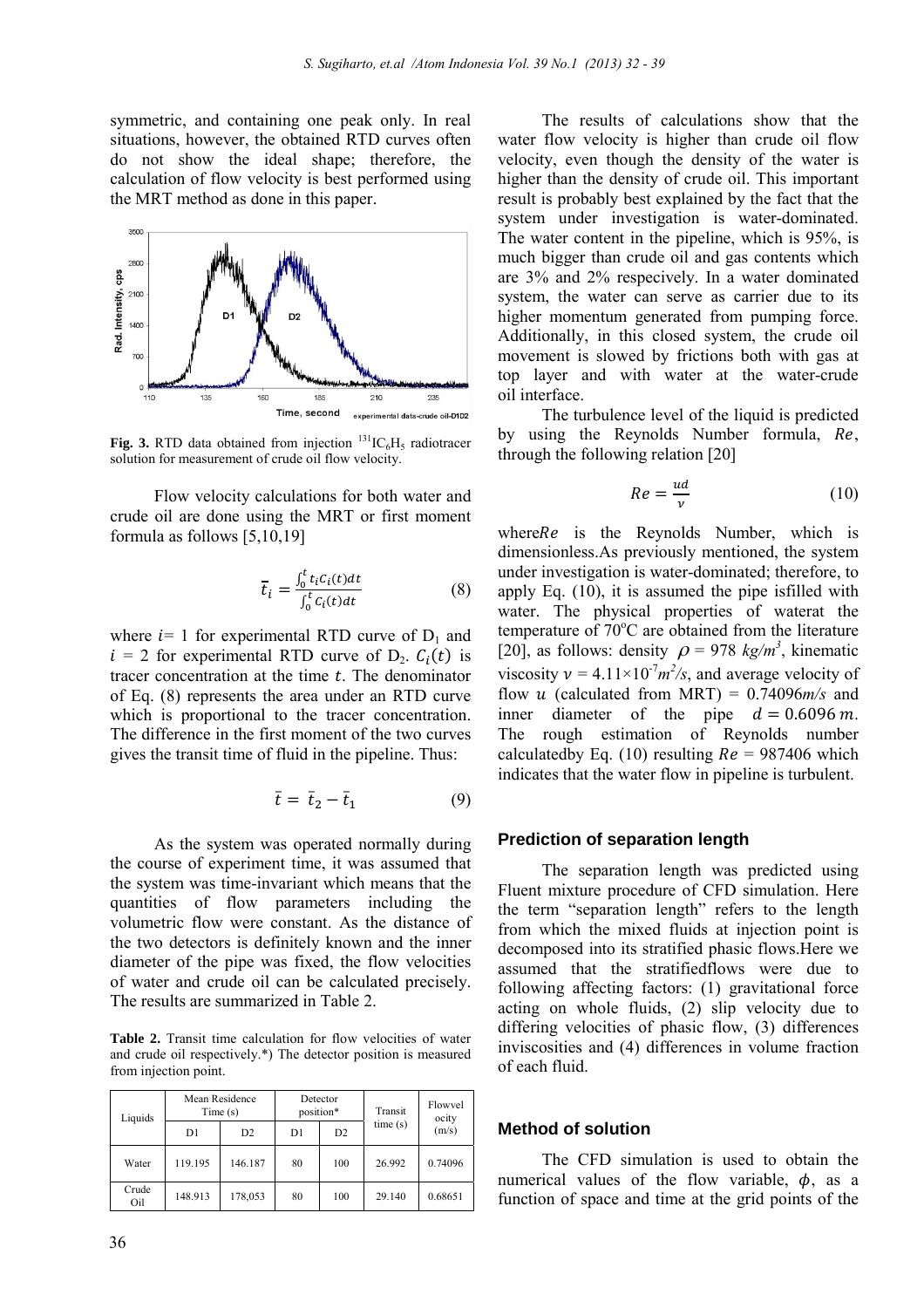computational domain of the investigated system. The variable  $\phi$  can stand for pressure p, velocity components  $u_i$ , or temperature T. Its value is found by iterative solution of the set of algebraic equations of the form

$$
a_P \phi_P = \sum_{nb} a_{nb} \phi_{nb} + C_{sb} \tag{11}
$$

where  $a_p$  is the center coefficient,  $a_{nb}$  is the influence coefficient for the neighbor, and  $C_{sb}$  is the contribution of the constant part or the source term  $S_c$  in  $S = S_c + C_{ps}$  and the boundary conditions. Eq. (11) is derived from the discretization procedure to governing equations using finite volume method (FVM) proposed by Patankar [21].

The first step of the procedure for solving the governing equation is to convert the physical domain into the computational domain. In this regard, the physical domain is the segment of pipeline of a length of 80 m from injection point to the point on which the first radiation detector is placed. Uniform grid of meshing on computational domain was performed by implementing triangular control volumes using the Gambit 2.2 mesh generator [16]. Due to the symmetry of the pipelines viewed from  $x - y$  coordinate system and computational speed reasons, the meshing map was defined in 2D. A sample of the triangular meshing is presented in Fig. 4.



**Fig. 4.** A sample of the meshing map on computational domain using triangular control volume

The robustness of an iterative process depends on the effectiveness and stability of the grid-generation scheme employed for investigation. In the present work all prerequisite for desired solution has been done in Fluent solver. A firstorder upwind scheme was used to discretize the momentum equations, volume fraction, turbulent kinetic energy, and turbulent dissipation energy. This scheme was employed to ensure satisfactory accuracy, stability and convergence. The boundary conditions were specified based on Fluent documentation [16]. The inlet turbulent kinetic energy,  $k$ , was estimated from turbulence intensity as expressed

$$
k = \frac{3}{2}(uI)^2
$$
 (12)

where  $I$  is the turbulence intensity being given by

$$
I = 0.16 \left( Re_{d_H} \right)^{-1/8} \tag{13}
$$

The inlet turbulent dissipation rate,  $\varepsilon$ , was estimated from the turbulent viscosity ratio as expressed by Eq. (14)

$$
\varepsilon = \rho C_{\mu} \frac{k^2}{\mu} \left(\frac{\mu_t}{\mu}\right)^{-1} \tag{14}
$$

where  $C_{\mu}$  is an empirical constant specified in the turbulence model (0.09). During the simulations of turbulent multiphase flow, it was employed standard wall functions available in the commercial CFD solver. In the CFD multiphase simulations, the SIMPLE (Semi Implicit Method for Pressure Linked Equation) algorithm was used for the pressurevelocity coupling [21]. In this algorithm, the new velocities are computed based on guessed pressure field in momentum equations in a segregated fashion, but these will not, in general, satisfy the continuity equation, so corrections to the velocities are determined. Based on the velocity corrections, a pressure correction is computed which, when added to the original guessed pressure, result in an updated pressure. The process is repeated until corrected pressures and corrected velocities satisfy the continuity equation. All predetermined numerical solution parameters, including initial and boundary conditions, are summarized in Table 3.

**Table 3.** Predetermined numerical solution parameters for CFD simulation

| Phases      | Water, $\rho$ = 988.2 kg/m <sup>3</sup> , vol. frac = 0.95  |
|-------------|-------------------------------------------------------------|
|             | Crude oil, $\rho$ = 780 kg/m <sup>3</sup> , vol.frac = 0.03 |
|             | Gas, $\rho$ = -, volume fraction = 0.02                     |
| Meshing:    | uniform grid, control volume: triangle                      |
|             | number of node: 11799                                       |
| Boundary    | velocity magnitude (water): 0.74 m/s                        |
| conditions: | velocity magnitude (crude oil): 0.69 m/s                    |
|             | velocity magnitude (gas): 0 m/s                             |
|             | Turbulent intensity: $10\%$ (%)                             |
|             | Turbulent length scale: 0.025                               |
| Operating   | gravity: $-9.81$ (m/s <sup>2</sup> )                        |
| condition:  |                                                             |
| Turbulent   | k-epsilon (standard)                                        |
| model:      |                                                             |
|             | standard wall function                                      |
| Control     | flow                                                        |
| solution:   |                                                             |
|             | volume fraction                                             |
|             | slip velocity                                               |
|             | <b>SIMPLE</b>                                               |
|             | Under relaxation                                            |
| Residual:   | $10^{-5} - 10^{-3}$                                         |
|             |                                                             |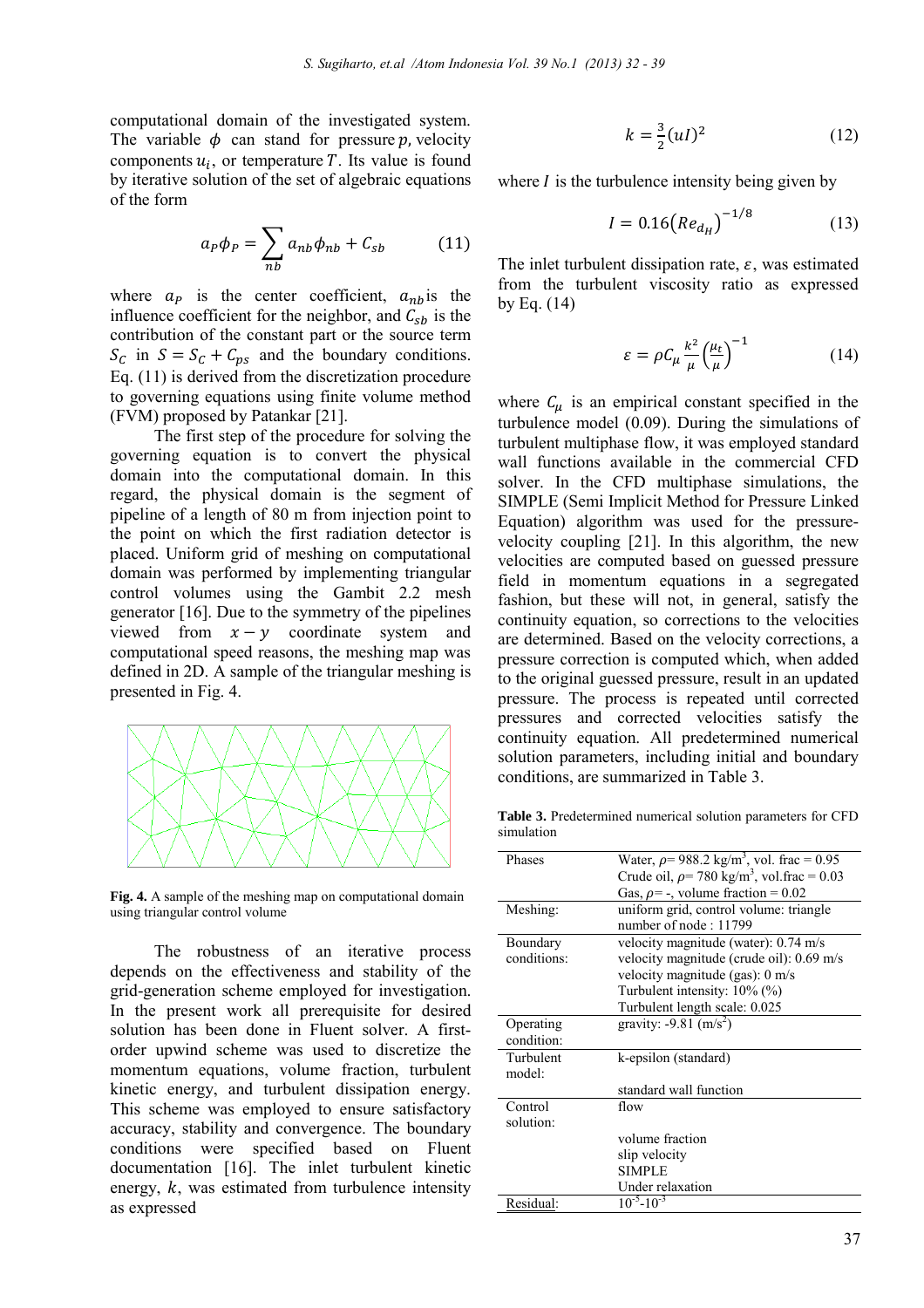The criterion of convergence is based on the predetermined residual value of the calculated variables,  $\phi$ , in equations of continuity, velocity components, turbulent kinetic energy, turbulent dissipation energy and volume fractions. Solution of these equations is considered to have converged when the following condition is satisfied [1]

$$
\frac{R_{\phi}^{n}}{R_{\phi}^{m}} \le 10^{-5} - 10^{-3} \qquad (15)
$$

where  $R_{\phi}^{n}$  and  $R_{\phi}^{m}$  denotes residual value of the variable  $\phi$  after *n* and *m* iterations respectively.

The convergence condition for current work was achieved after 4500 iterations as presented in Fig. 5. All solved equations in the simulation are also shown.



**Fig. 5.** Iterative process for convergence test in multiphase flow simulation.

The predicted separation length in the multiphase flow is shown in Fig. 6 for 2D presentation. The presentation of the figure is inthe format of volume fraction, because this format is the most suitable in representation of separation length. As previously mentioned, the separation process inthis simulation was affected by following factors: gravity, differences in density, viscosity, and velocity of each phase respectively, as summarized in Table 3. As can be seen from Fig. 6, full separation process, which leads to stratified flows, approximately occurred at the distance of 20 m from injection point. Fortunately, the stratified flow can be presented clearly because water, crude oil and gas are immiscible with each other.

From a practical point of view, theresults obtained from the current work are useful because they can serve as a starting point to attain a new insight in predicting flow process in general and separation length of stratified flow in a multiphase

fluidic system in particular. An extension of this result can be produced by conducting similar works of multiphase flows for various pipe diameters. As mentioned previously, the placement of the first radiation detector from injection point in radiotracer work is at the distance of at least 50 times pipe diameter. In the current work the distance to the first detector from injection point is 80m, which exceeds the minimum distance prerequisite  $(50 \times 24)$  $in = 30,48$  m)and separation length (20m) as well. In other words,the placement of the detector in this workwas correct.



**Fig.6.** The prediction of separation length in multiphase flow simulated by mixture model of CFD simulation. Stratified flow was predicted occurred at 20 m from injection point (note: the scale of the figure is not proportional)

#### **CONCLUSION**

An experiment with radiotracer and CFD simulations using mixture model have been successfully conducted to study prediction of separation length of multiphase fluid flows in HCT pipeline with a diameter of 24 in. The conclusions drawn from this study are as follows. First, in a water dominated system, the flow of water is faster than the flow ofcrude oil despite the higher density of water than the density of crude oil. Second, the predicted separation length of immiscible fluids (water, crude oiland gas) in the multiphase flows is approximately 20 m, measured from injection point. And third, the placement of the first detector at the distance 80 m from injection point was correct as required for practical radiotracer work.

#### **ACKNOWLEDGMENT**

The authors acknowledge the support of the Polish Ministry of Science and Higher Education. This work was financially supported by Indonesian Ministry of Research and Technology under Ph.D Scholarship Program and IMHERE B.2C Bandung Institute of Technology Sandwich Doctoral Program 2011.